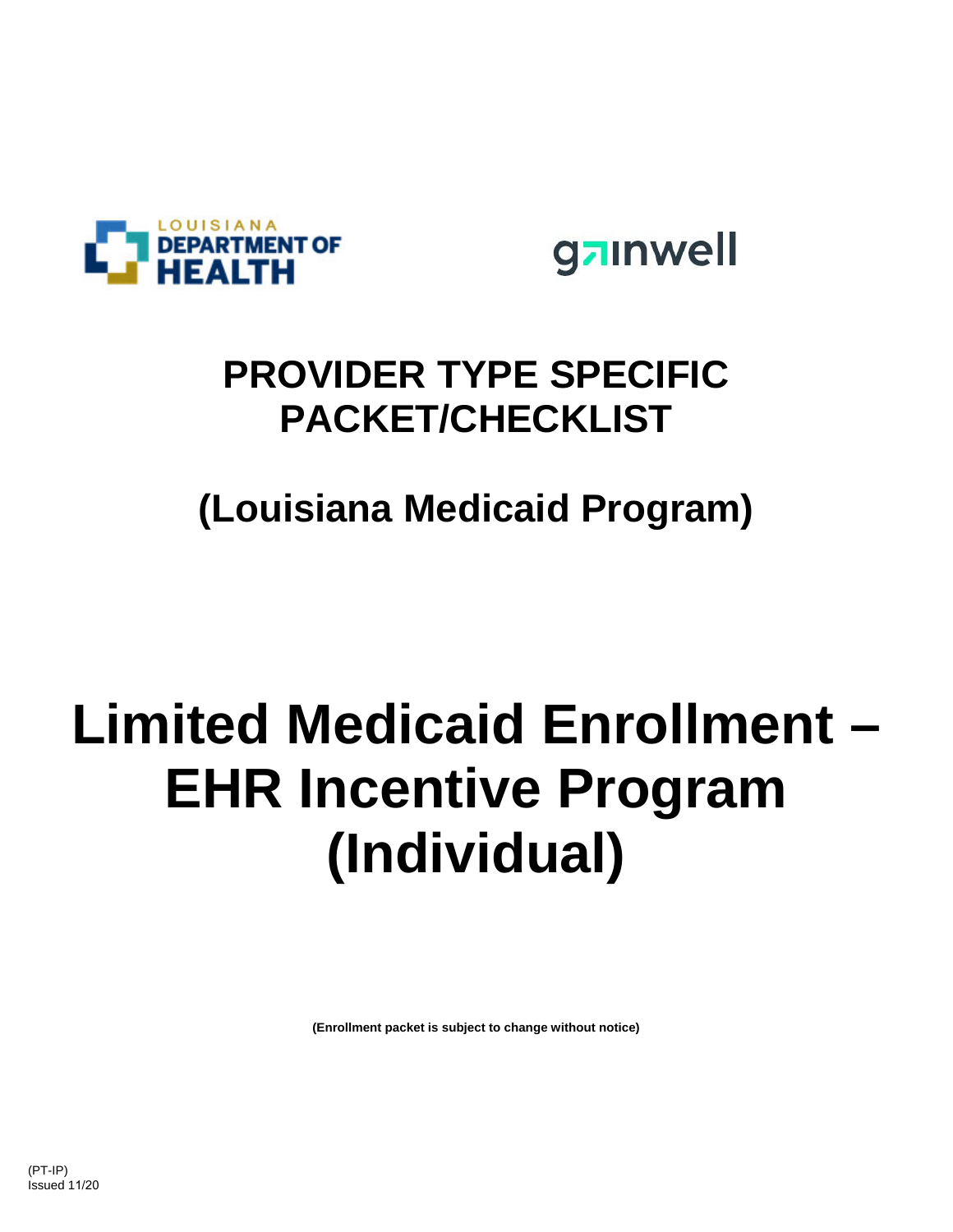#### **Limited Medicaid Enrollment – EHR Incentive Program – Individual CHECKLIST OF FORMS TO BE SUBMITTED**

The following checklist shows all documents that must be submitted to the Gainwell Enrollment Unit in order to enroll in the Louisiana Medicaid Program as an Individual Limited Medicaid Enrollment – EHR Incentive Program provider:

| Completed | <b>Document Name</b>                                                                                                                                                                                                                                                                                                                                                     |
|-----------|--------------------------------------------------------------------------------------------------------------------------------------------------------------------------------------------------------------------------------------------------------------------------------------------------------------------------------------------------------------------------|
| $***$     | 1. Completed Individual Limited Medicaid Enrollment Form.                                                                                                                                                                                                                                                                                                                |
| $***$     | 2. Completed Limited Medicaid Enrollment-Provider Agreement Form.                                                                                                                                                                                                                                                                                                        |
| **        | 3. Completed Medicaid Direct Deposit (EFT) Authorization Agreement Form and voided check                                                                                                                                                                                                                                                                                 |
|           | For Magellan providers, a copy of the executed Magellan Provider Participation Agreement. For medical<br>4.<br>managed care providers, a copy of official documentation that demonstrates a contractual relationship with a<br>medical managed care entity.                                                                                                              |
|           | 5. To report "Specialty" for this provider type on Section A of the Limited Medicaid Enrollment form, use Code 80 - Doctors of<br>Osteopathic Medicine, 8P Physician (Medical Doctor M.D.), 37 - Physician (Pediatrician), 66 - Dentist, 88 -<br>Optometrist, 9S - Optical Supplier, 79 - Nurse Practitioner, 16 - Certified Nurse-Midwife, 2R - Physician<br>Assistant. |
|           | 6. To report "Subspecialty" for this provider type on Section A of the Limited Medicaid Enrollment form, use the<br>appropriate codes as follows:<br>4M – EHR Incentive Behavioral Health (Magellan) or 4Y – EHR Incentive Medical Managed Care (Bayou Health).                                                                                                          |

\*\* These forms are included here.

.

*PLEASE USE THIS CHECKLIST TO ENSURE THAT ALL REQUIRED ITEMS ARE SUBMITTED WITH YOUR APPLICATION FOR ENROLLMENT. ATTACHED FORMS MUST BE SUBMITTED AS ORIGINALS WITH ORIGINAL SIGNATURES (NO STAMPED SIGNATURES OR INITIALS).* 

> Please submit all required documentation to: **Gainwell Provider Enrollment Unit PO Box 80159 Baton Rouge, LA 70898-0159**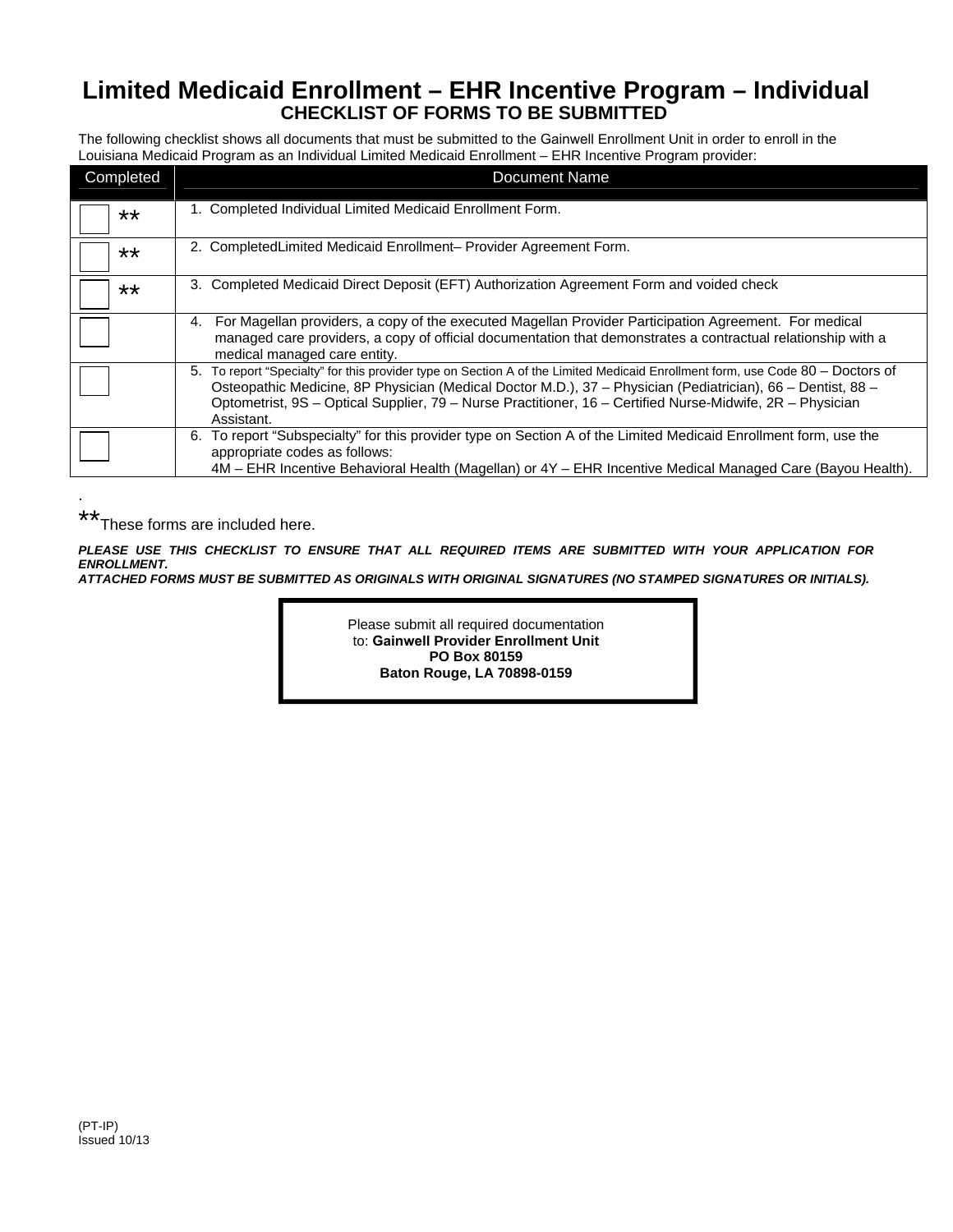## **State of Louisiana (PT IP – Limited Medicaid Enrollment – EHR Incentive Program)**

**Instructions for PT IP Limited Medicaid Enrollment** 

#### *PREPARATION*

Please read the instructions in their entirety before completing forms. Complete all forms as an **original** document. The completed form may be photocopied for your records. Inaccurate/Incomplete forms will be returned to you for completion.

#### *GENERAL INFORMATION*

A Medicaid provider number will be issued to the individual whose name appears in Section A of this form. It is the responsibility of this individual to maintain accurate information on the Louisiana Medicaid provider file through submitting updates (as needed) to the Provider Enrollment Unit.

An individual Medicaid provider number can have only one (1) mailing address. Therefore, this address **MUST** be the address that the individual wishes to receive any correspondence mailed out to this individual number from LDH or Gainwell .

### All fields on the Limited Enrollment Application form **MUST** be completed unless they are labeled as optional.

**Louisiana Medicaid Provider Number** – enter your 7-digit Louisiana Medicaid provider number (active or inactive) in the boxes, one digit per box. If you are filing for a new enrollment, leave this blank.

- **This enrollment packet is for** check the appropriate box to indicate if this application is for a new Medicaid Limited enrollment, to re-enroll an inactive Medicaid Limited enrollment provider, or specify some other reason for the enrollment packet. A new enrollment is for an individual with no prior Medicaid provider number. A re-enrollment is for a provider who has had a Medicaid Limited enrollment provider number in the past but whose number is closed.
- **Type 1 Individual National Provider Identifier (NPI)** enter your 10-digit NPI number in the boxes, one digit per box. Visit https://nppes.cms.hhs.gov for more information on obtaining an NPI. You are required to have an NPI number prior to enrollment (unless you are classified as an atypical provider).

#### **SECTION A – INDIVIDUAL INFORMATION & PRACTICE LOCATION**

**Provider Type Description/Code:** Enter PT IP (Electronic Health Record) **Provider Types – Enter one of the following:** 

- 19 Doctors of Osteopathic Medicine
- 20 Physician Medical Doctor (MD)
	- **Pediatrician**
- 27 Dentist
- 28 Optometrist
- 75 Optical Supplier
- 78 Nurse Practitioner
- 90 Certified Nurse Midwife
- 94 Physician Assistant

#### **Specialty – Enter one of the following:**

- 80 Doctors of Osteopathic Medicine
- 8P Physician (Medical Doctor M.D.)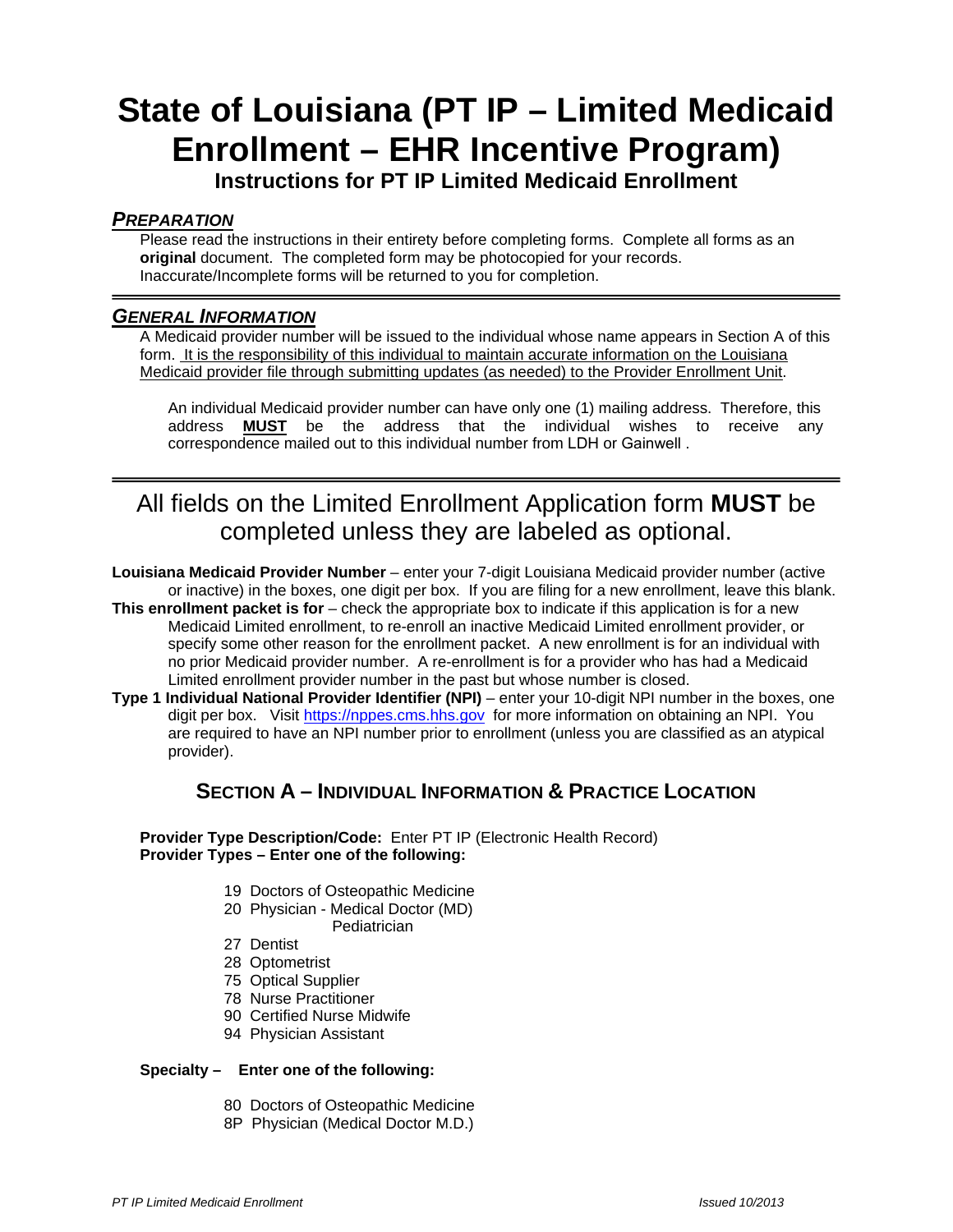- 37 Physician (Pediatrician)
- 66 Dentist
- 88 Optometrist
- 9S Optical Supplier
- 79 Nurse Practitioner
- 16 Certified Nurse-Midwife
- 2R Physician Assistant

#### **Subspecialty – Enter one of the following:**

- 4M EHR Incentive Behavioral Health (Magellan)
- 4Y EHR Incentive Medical Managed Care (Bayou Health)

**Name of Individual Enrolling** – enter the individual's name in this field.

**M.D., O.D., etc.** – enter the abbreviation of the professional title held by the provider.

**Area Code and Telephone #** - enter the telephone number at the practice location where the enrolling individual can be reached*.*

**Social Security Number** – enter the social security number of the enrolling individual.

**Are you known by or have you ever used another name? –** check yes or no; if yes, check the appropriate type(s) of other name and enter the other name(s) by which you have been known. **Main Practice Street Address** – enter the main practice location where the enrolling individual will be working. (For those providers who provide services at multiple locations, this address should be the address of the individual's main location.) Occasionally, there will be an instance when mail or a document or a correspondence may be sent to the Main Practice Street Address. If mail cannot be received at the Main Practice Street Address because there is no receptacle and the postal carrier will not bring the mail inside the building, include a brief note that explains the problem and provides an alternative delivery address for the physical location only.

**Practice City** – enter the city in which your *Main Practice Street Address* is located.

**Practice State** – enter the state in which your *Main Practice Street Address* is located.

**Practice Zip Code** – enter the zip code in which your *Main Practice Street Address* is located. **Parish/County** – enter the parish / county in which your *Practice Street Address* is located (for out-of-state providers, see county codes below).

**Parish Code** – enter the parish code of your physical location (see list below and enter appropriate code for the parish entered in the *Parish* field).

| Acadia           | 01 | E. Baton Rouge   | 17 | Madison             | 33 | St. Landry     | 49 |
|------------------|----|------------------|----|---------------------|----|----------------|----|
| Allen            | 02 | E. Carroll       | 18 | Morehouse           | 34 | St. Martin     | 50 |
| Ascension        | 03 | E. Feliciana     | 19 | <b>Natchitoches</b> | 35 | St. Mary       | 51 |
| Assumption       | 04 | Evangeline       | 20 | Orleans             | 36 | St. Tammany    | 52 |
| Avoyelles        | 05 | Franklin         | 21 | <b>Ouachita</b>     | 37 | Tangipahoa     | 53 |
| Beauregard       | 06 | Grant            | 22 | Plaquemines         | 38 | Tensas         | 54 |
| <b>Bienville</b> | 07 | Iberia           | 23 | Pointe Coupee       | 39 | Terrebonne     | 55 |
| <b>Bossier</b>   | 08 | <b>Iberville</b> | 24 | Rapides             | 40 | Union          | 56 |
| Caddo            | 09 | Jackson          | 25 | <b>Red River</b>    | 41 | Vermillion     | 57 |
| Calcasieu        | 10 | Jefferson        | 26 | Richland            | 42 | Vernon         | 58 |
| Caldwell         | 11 | Jefferson Davis  | 27 | Sabine              | 43 | Washington     | 59 |
| Cameron          | 12 | Lafayette        | 28 | St. Bernard         | 44 | Webster        | 60 |
| Catahoula        | 13 | Lafourche        | 29 | St. Charles         | 45 | W. Baton Rouge | 61 |
| Claiborne        | 14 | LaSalle          | 30 | St. Helena          | 46 | W. Carroll     | 62 |
| Concordia        | 15 | Lincoln          | 31 | St. James           | 47 | W. Feliciana   | 63 |
| DeSoto           | 16 | Livingston       | 32 | St. John            | 48 | Winn           | 64 |

#### *Out of State Providers (Use the chart below to determine the county/state codes)*

Bordering states with counties identified as a "trade-area" to Louisiana have specific county codes that must be used, as follows: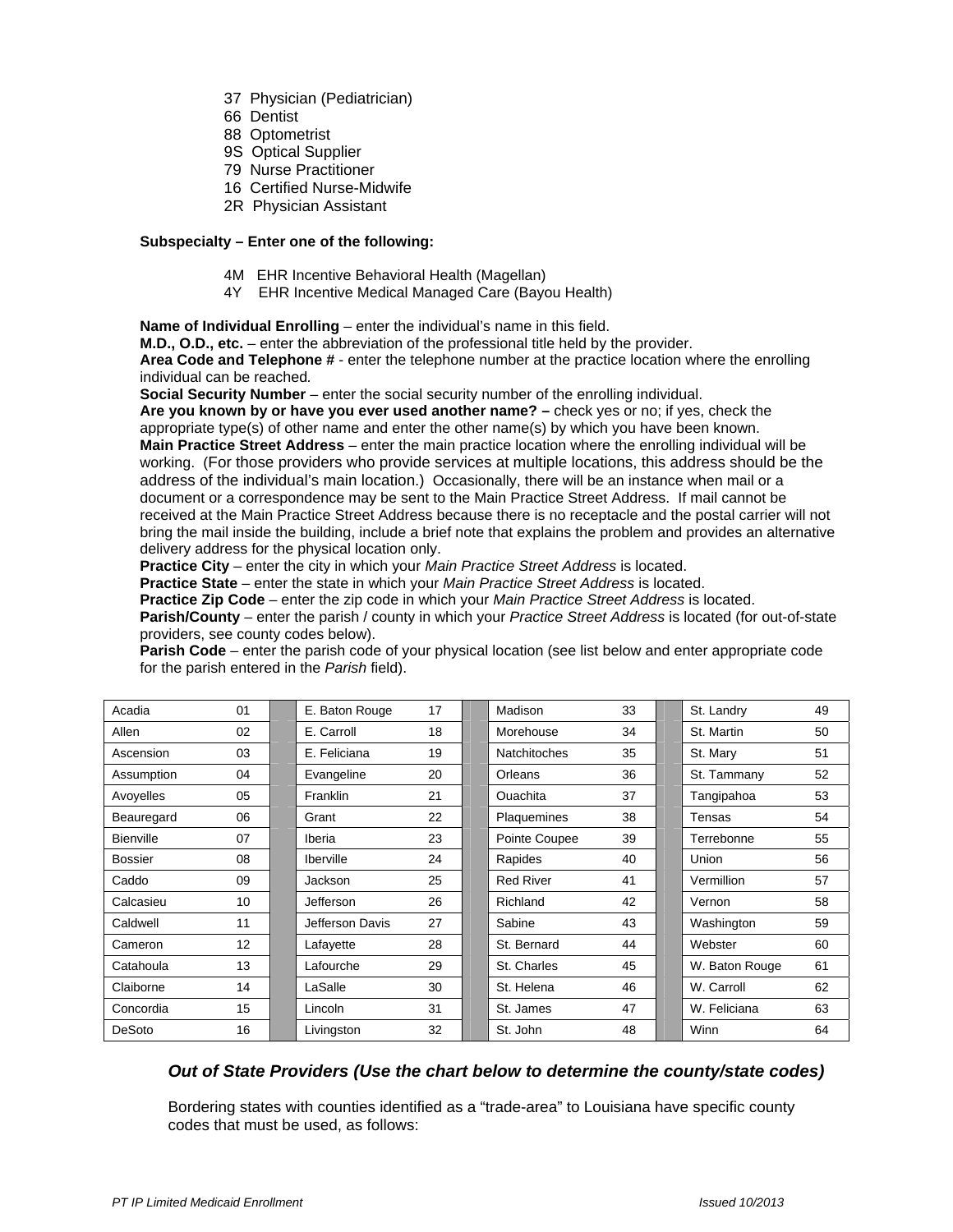**Use the state code unless your practice location is in one of the trade-area counties. If your practice location is in one of the trade-area counties, be sure to use the appropriate county code (NOT the state code).** 

| <b>State</b>                  | <b>State</b><br>Code | <b>Trade-Area County</b>                                                                                                         | County<br>Code |  |  |  |  |
|-------------------------------|----------------------|----------------------------------------------------------------------------------------------------------------------------------|----------------|--|--|--|--|
|                               |                      |                                                                                                                                  |                |  |  |  |  |
| Texas                         | 87                   | Cass, Harrison, Jefferson, Marion, Newton, Orange, Panola,<br>Sabine, Shelby                                                     | 90             |  |  |  |  |
| Mississippi                   | 88                   | Adams, Amite, Claiborne, Hancock, Issaquena, Jefferson,<br>Marion, Pearl River, Pike, Walthall, Washington, Warren,<br>Wilkinson | 91             |  |  |  |  |
| Arkansas                      | 89                   | Ashley, Chicot, Columbia, Lafayette, Miller, Union                                                                               | 92             |  |  |  |  |
| <b>ALL OTHER STATES</b><br>99 |                      |                                                                                                                                  |                |  |  |  |  |

**State Status** – check "In (0)" if your *Practice Street Address* is located within Louisiana or "Out (1)" if it is located outside Louisiana.

**Date of Birth** – enter the date of birth for the individual. This is a required field and the forms will be returned for correction if it is left blank.

#### **SECTION B – PAYEE NAME AND MAILING ADDRESS**

**Payee Name** – the name the provider designates to receive their incentive payment. **Payee Mailing Address** – enter the address to which all payee correspondences is to be mailed. **Payee Mailing City** – enter the city in which your *Payee Mailing Address* is located. **Payee Mailing State** – enter the state in which your *Payee Mailing Address* is located. **Payee Mailing Zip** – enter the zip code in which your *Payee Mailing Address* is located. **Attn or Other (optional)** – this information can be used to help get your mail delivered to a complex address (i.e., a certain person, department, floor, a particular area or section, etc.)

#### **SECTION C – CONTACT INFORMATION**

**Contact Name** – enter the name of the person who may be contacted for additional information regarding this enrollment application.

**Contact Phone #** – enter the phone number of the person who may be contacted for additional information regarding this enrollment application.

**Contact Fax #** - enter the fax number of the person who may be contacted for additional information regarding this enrollment application.

**Contact Email** – enter the email address of the person who may be contacted for additional information regarding this enrollment application.

#### **SECTION D – PROVIDER ATTESTATION OF INFORMATION**

Read the information included in this section.

**Print the Name of the Individual Provider** - print the name of the **individual provider** who is requesting Limited Medicaid Enrollment for participation in the EHR Incentive Program.

**Individual Provider's Signature** – the **individual provider** who is requesting Limited Medicaid Enrollment for participation in the EHR Incentive Program must sign the form. **Signatures must be original, blue ink preferred (not BLACK)** (stamped signatures and initials are not accepted)**.** Office Manager signatures are not accepted.

**Date of Signature** – enter the date this agreement was signed.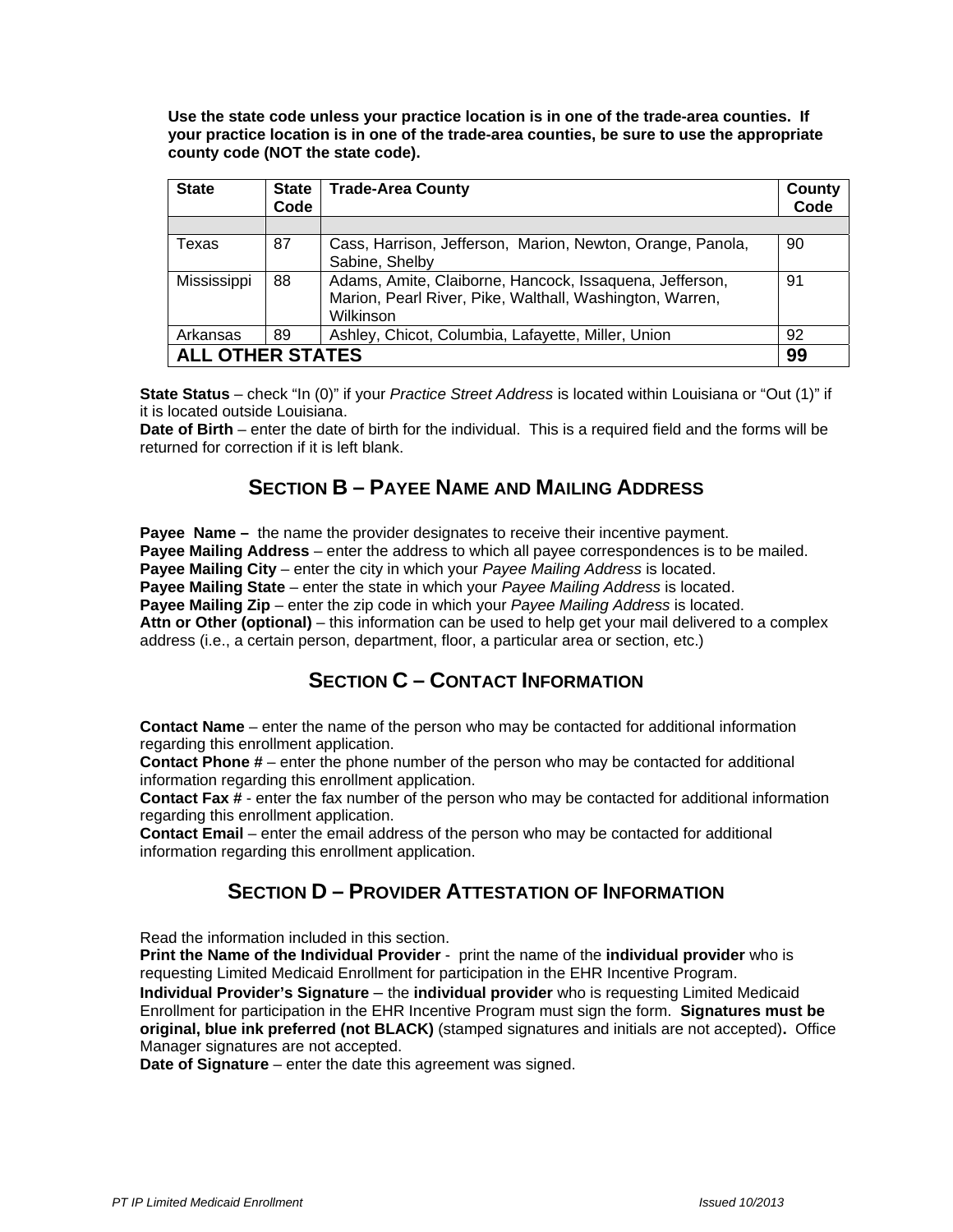**ALL PROVIDERS MUST COMPLETE THIS FORM IN ITS ENTIRETY – INACCURATE/ INCOMPLETE FORMS WILL BE RETURNED TO THE MAILING ADDRESS FOR CORRECTION**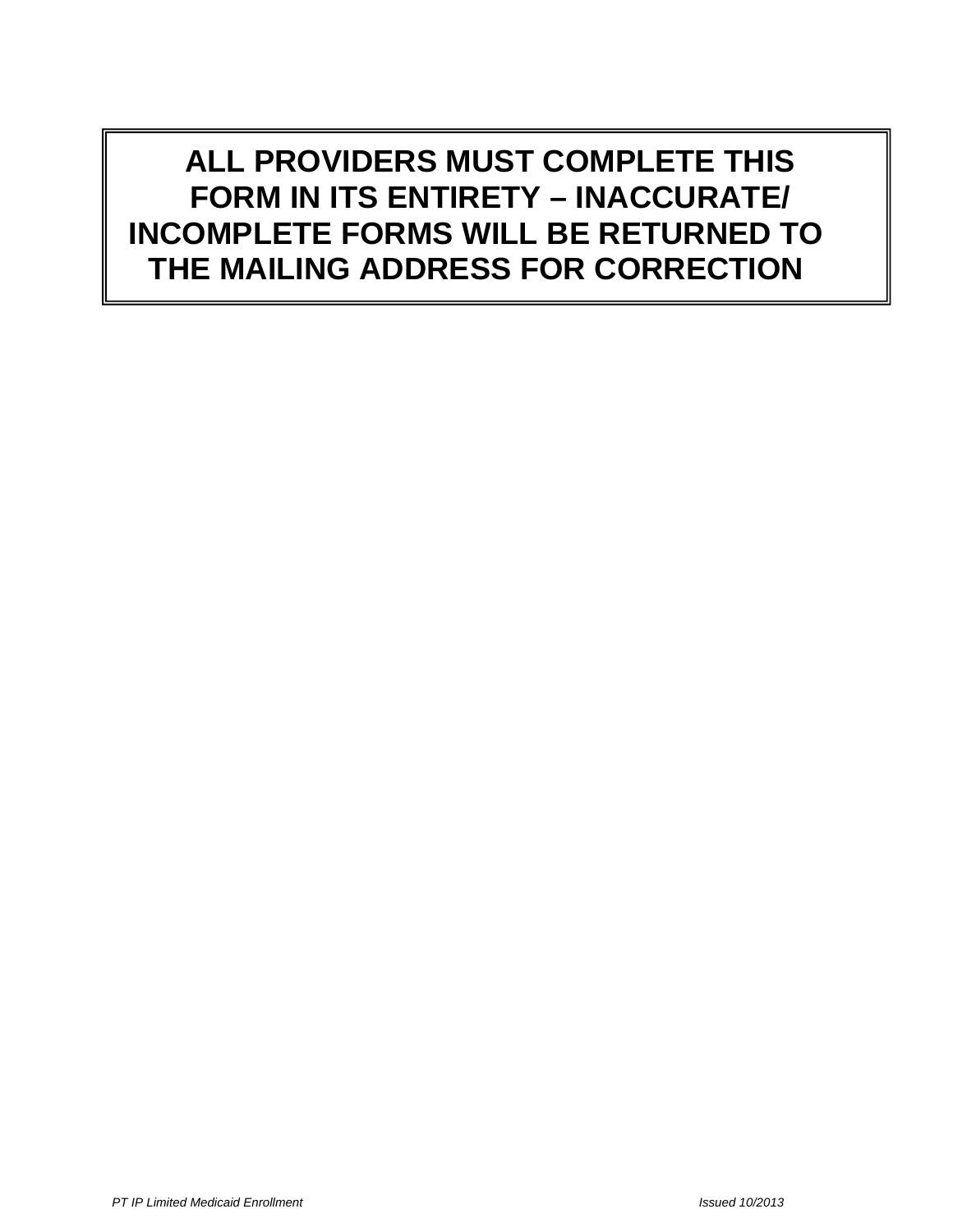| <b>BHSF Form Limited Enrollment Application</b><br>Louisiana Medicaid Limited Enrollment Form for Participation in<br>Initiated 10/13<br>the EHR Incentive Program (Individual)<br>All fields must be completed unless labeled as optional |                                                                                                                                                                                                                                                                                                                                                                                                                                                                                                                                                                                                                                                                                                                                                                                    |  |                                                                                                                                          |                    |               |                               |                                                     |                     |                        |  |                         |                              |                                      |  |  |  |  |
|--------------------------------------------------------------------------------------------------------------------------------------------------------------------------------------------------------------------------------------------|------------------------------------------------------------------------------------------------------------------------------------------------------------------------------------------------------------------------------------------------------------------------------------------------------------------------------------------------------------------------------------------------------------------------------------------------------------------------------------------------------------------------------------------------------------------------------------------------------------------------------------------------------------------------------------------------------------------------------------------------------------------------------------|--|------------------------------------------------------------------------------------------------------------------------------------------|--------------------|---------------|-------------------------------|-----------------------------------------------------|---------------------|------------------------|--|-------------------------|------------------------------|--------------------------------------|--|--|--|--|
| (active or closed)                                                                                                                                                                                                                         | Louisiana Medicaid Provider #                                                                                                                                                                                                                                                                                                                                                                                                                                                                                                                                                                                                                                                                                                                                                      |  | This enrollment packet is for:<br>New Medicaid Limited Enrollment<br>Medicaid Limited Re-enrollment<br>Other (Please specify):<br>$\Box$ |                    |               |                               |                                                     |                     |                        |  |                         |                              |                                      |  |  |  |  |
| <b>Type 1 Individual NPI</b>                                                                                                                                                                                                               |                                                                                                                                                                                                                                                                                                                                                                                                                                                                                                                                                                                                                                                                                                                                                                                    |  |                                                                                                                                          |                    |               |                               |                                                     |                     |                        |  |                         |                              |                                      |  |  |  |  |
|                                                                                                                                                                                                                                            | See PT IP - Limited Medicaid Enrollment instructions to get your Provider Type<br>Description and Provider Type Code                                                                                                                                                                                                                                                                                                                                                                                                                                                                                                                                                                                                                                                               |  |                                                                                                                                          |                    |               |                               |                                                     |                     |                        |  |                         |                              | See Provider-Type Specific Checklist |  |  |  |  |
|                                                                                                                                                                                                                                            | <b>Provider Type Description</b>                                                                                                                                                                                                                                                                                                                                                                                                                                                                                                                                                                                                                                                                                                                                                   |  |                                                                                                                                          |                    |               | Provider Type Code            |                                                     |                     |                        |  | <b>Specialty Type</b>   | Subspecialty - Required      |                                      |  |  |  |  |
| <b>Business Practice Location</b>                                                                                                                                                                                                          | Name of Individual Enrolling (Last Name, First Name, Middle<br>Name)                                                                                                                                                                                                                                                                                                                                                                                                                                                                                                                                                                                                                                                                                                               |  |                                                                                                                                          |                    |               |                               |                                                     | M.D.,<br>O.D., etc. |                        |  | Area Code & Telephone # | Social Security # (required) |                                      |  |  |  |  |
|                                                                                                                                                                                                                                            | Are you known by (or have you ever used) another name? $\Box Y \Box N$ $\Box$ Former or Maiden Name $\Box$ Professional Name $\Box$ Other<br>(Describe):<br>If yes, please enter name(s) here:                                                                                                                                                                                                                                                                                                                                                                                                                                                                                                                                                                                     |  |                                                                                                                                          |                    |               |                               |                                                     |                     |                        |  |                         |                              |                                      |  |  |  |  |
|                                                                                                                                                                                                                                            | Managed Care Organization Name (check one):<br>$\Box$ Amerihealth Caritas Louisiana<br>Amerigroup of Louisiana<br>□United Healthcare of Louisiana<br>□ Louisiana Healthcare Connection<br>Community Health Solutions of America □ Magellan SMO                                                                                                                                                                                                                                                                                                                                                                                                                                                                                                                                     |  |                                                                                                                                          |                    |               |                               |                                                     |                     |                        |  |                         |                              |                                      |  |  |  |  |
|                                                                                                                                                                                                                                            | <b>Main Practice Street Address</b>                                                                                                                                                                                                                                                                                                                                                                                                                                                                                                                                                                                                                                                                                                                                                |  |                                                                                                                                          |                    |               |                               |                                                     |                     |                        |  |                         |                              |                                      |  |  |  |  |
|                                                                                                                                                                                                                                            | <b>Practice City</b>                                                                                                                                                                                                                                                                                                                                                                                                                                                                                                                                                                                                                                                                                                                                                               |  |                                                                                                                                          | <b>State</b>       |               |                               |                                                     |                     | Zip Code               |  |                         |                              |                                      |  |  |  |  |
| Individual Information &                                                                                                                                                                                                                   | Parish/County<br>Parish/County<br>Code                                                                                                                                                                                                                                                                                                                                                                                                                                                                                                                                                                                                                                                                                                                                             |  |                                                                                                                                          |                    |               |                               | <b>State Status</b><br>$\Box$ In (0) $\Box$ Out (1) |                     |                        |  |                         |                              |                                      |  |  |  |  |
|                                                                                                                                                                                                                                            |                                                                                                                                                                                                                                                                                                                                                                                                                                                                                                                                                                                                                                                                                                                                                                                    |  |                                                                                                                                          |                    | Date of Birth |                               |                                                     |                     |                        |  |                         |                              |                                      |  |  |  |  |
|                                                                                                                                                                                                                                            | <b>Designated Payee Name</b>                                                                                                                                                                                                                                                                                                                                                                                                                                                                                                                                                                                                                                                                                                                                                       |  |                                                                                                                                          |                    |               |                               |                                                     |                     |                        |  |                         |                              |                                      |  |  |  |  |
| lame<br>Mailing<br>dress<br>خ<br>ه<br>മ                                                                                                                                                                                                    | Payee Mailing Address                                                                                                                                                                                                                                                                                                                                                                                                                                                                                                                                                                                                                                                                                                                                                              |  |                                                                                                                                          | Payee Mailing City |               | Payee Mailing<br><b>State</b> |                                                     |                     | Payee Mailing Zip Code |  |                         |                              |                                      |  |  |  |  |
| Paye<br>হ<br>ব<br>and                                                                                                                                                                                                                      | Attn or Other (Optional)                                                                                                                                                                                                                                                                                                                                                                                                                                                                                                                                                                                                                                                                                                                                                           |  |                                                                                                                                          |                    |               |                               |                                                     |                     |                        |  |                         |                              |                                      |  |  |  |  |
|                                                                                                                                                                                                                                            | The following person may be contacted for additional information regarding this enrollment application:                                                                                                                                                                                                                                                                                                                                                                                                                                                                                                                                                                                                                                                                            |  |                                                                                                                                          |                    |               |                               |                                                     |                     |                        |  |                         |                              |                                      |  |  |  |  |
|                                                                                                                                                                                                                                            | <b>Contact Name:</b>                                                                                                                                                                                                                                                                                                                                                                                                                                                                                                                                                                                                                                                                                                                                                               |  |                                                                                                                                          |                    |               |                               |                                                     |                     |                        |  |                         |                              |                                      |  |  |  |  |
| Information<br>Contact                                                                                                                                                                                                                     | Contact Phone #                                                                                                                                                                                                                                                                                                                                                                                                                                                                                                                                                                                                                                                                                                                                                                    |  |                                                                                                                                          |                    |               |                               |                                                     |                     |                        |  |                         |                              |                                      |  |  |  |  |
|                                                                                                                                                                                                                                            | Contact Fax #                                                                                                                                                                                                                                                                                                                                                                                                                                                                                                                                                                                                                                                                                                                                                                      |  |                                                                                                                                          |                    |               |                               |                                                     | Contact email:      |                        |  |                         |                              |                                      |  |  |  |  |
| <b>Provider Attestation of</b><br>Information<br>$\Box$                                                                                                                                                                                    | I, the undersigned, certify the following<br>I have read the contents of this Limited Medicaid Enrollment Packet for participation in the EHR Incentive Program and the<br>1.<br>information contained herein is true, correct, and complete;<br>I understand that it is my responsibility to maintain current information on the Louisiana Medicaid Limited Enrollment file and failure to<br>2.<br>do so may result in delayed payment;<br>I am the individual named in Section A and I legally bind into this agreement through my signature below; and<br>3.<br>I understand that the Louisiana Medicaid Limited Enrollment file will be updated with information supplied on these forms.<br>4.<br>Use colored ink (not black) to eliminate the concern of copied signatures. |  |                                                                                                                                          |                    |               |                               |                                                     |                     |                        |  |                         |                              |                                      |  |  |  |  |
|                                                                                                                                                                                                                                            | Print the Name of the Individual Provider<br><b>Individual Provider's Signature</b><br>Date of Signature                                                                                                                                                                                                                                                                                                                                                                                                                                                                                                                                                                                                                                                                           |  |                                                                                                                                          |                    |               |                               |                                                     |                     |                        |  |                         |                              |                                      |  |  |  |  |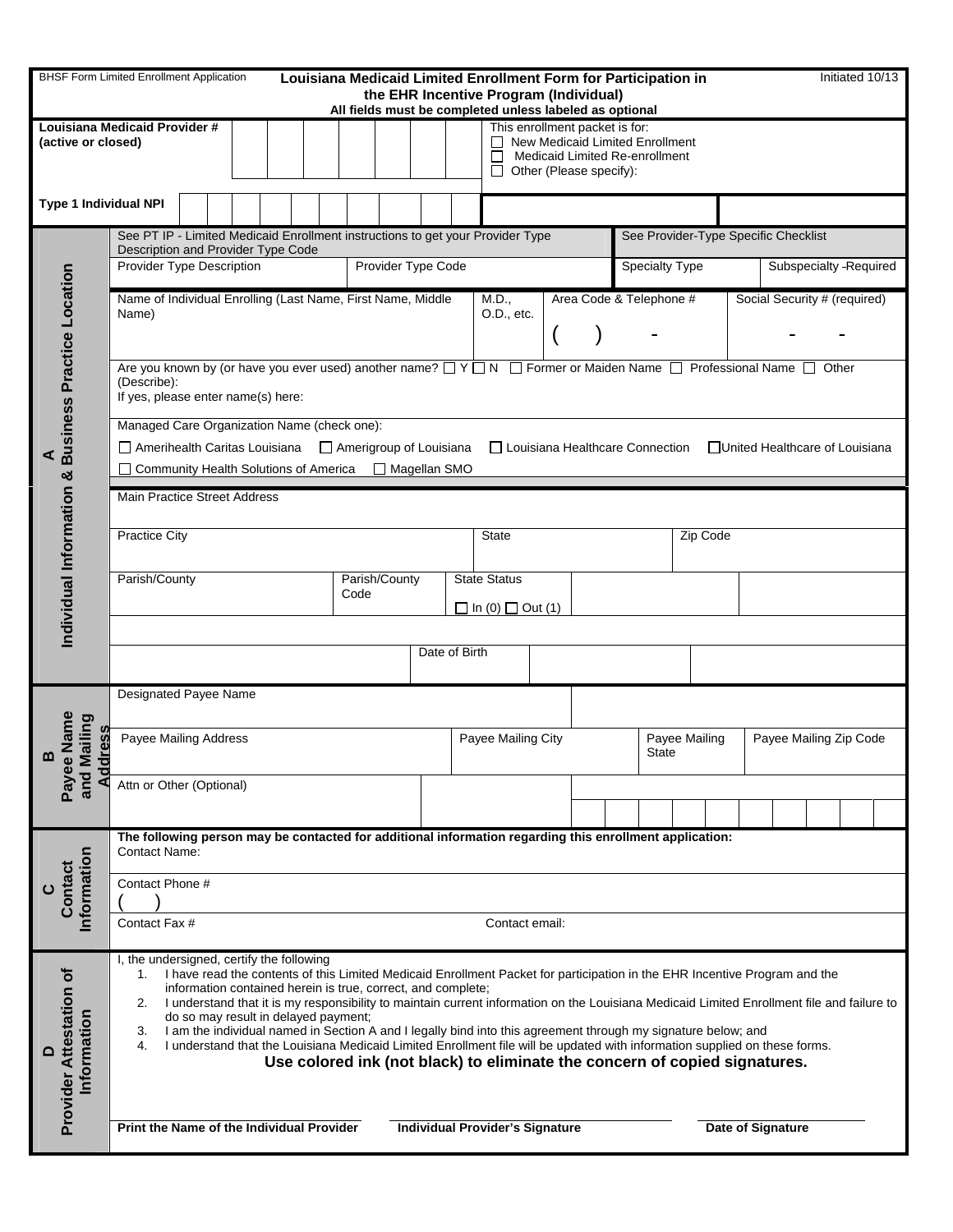#### *LA MEDICAID LIMITED ENROLLMENT FOR PARTICIPATION IN THE EHR INCENTIVE PROGRAM ADDENDUM – PROVIDER AGREEMENT*

Provider Name

I, the undersigned, certify and agree to the following:

#### **Enrollment in Louisiana Medicaid Limited Enrollment for Participation in the EHR Incentive Program**

- 1. I have read the contents of this Louisiana Medicaid Limited Enrollment packet for participation in the EHR Incentive Program and the information supplied herein is true, correct and complete;
- 2. I understand that it is my responsibility to ensure that all information is kept up to date on the Louisiana Medicaid Limited Enrollment Provider File;
- 3. I understand that failure to maintain current information may result in payment being delayed.
- 4. I understand that if my number is closed due to inaccurate information or my relationship with the Managed Care Organization is terminated, sanctioned, and/or changed in any way, I will have to complete a new enrollment packet in its entirety to reactivate my Medicaid Limited Enrollment provider number;
- 5. I attest that I am a U.S. citizen or that I have legal status and work privilege in the U.S.
- 6. I understand that it is my responsibility to ensure that all my employees and/or authorized representatives are U.S. citizens or have legal status and work privilege in the U.S.
- 7. I understand that it is my responsibility to ensure that neither I, nor any owner(s), manager(s), employee(s), agent(s) or affiliate(s) are not now or have ever been:
	- denied enrollment;
	- suspended, or excluded from Medicare, Medicaid or other Health Care Programs in any state;
	- employed by a corporation, business, or professional association that is now or has ever been suspended or excluded from Medicare, Medicaid or other Health Care Programs in any state;
	- convicted of any crimes.

I will report any of the above conditions to Program Integrity at the Department of Health and Hospitals prior to enrolling in Louisiana Medicaid Limited Enrollment or upon discovery once enrolled.

- 8. I agree to conduct my activities/actions in accordance with the Medical Assistance Program Integrity Law (MAPIL Louisiana R.S. Title 46, Chapter 3, Part VI-A) as required to protect the fiscal and programmatic integrity of the medical assistance programs;
- 9. I understand that as the provider I am held responsible for any and all EHR Incentive Payments issued to me;
- 10. I agree to maintain all records for six (6) years in order to demonstrate my eligibility for an EHR incentive payment and to furnish information regarding those records to the DHH Secretary and contract auditors working on their behalf, the Louisiana Attorney General, or the Medicaid Fraud Control Unit.
- 11. I agree to report and refund any discovered overpayments;
- 12. I agree to adhere to the published regulations of the Department of Health and Hospitals (DHH) Secretary and the Bureau of Health Services Financing, including, but not limited to, those rules regarding recoupment.
- 13. I agree to adhere to the federal Health Insurance Portability and Accountability Act (HIPAA) and all applicable HIPAA regulations issued by the federal Department of Health and Human Services, including, but not limited to, the requirements and obligations imposed by those regulations regarding the conduct of electronic health care transactions and the protection of the privacy and security of individual health information and any additional regulatory requirements imposed under HIPAA;
- 14. I understand the Louisiana Medicaid Program must comply with Department of Health and Human Services (DHHS) regulations promulgated under Title VI of the Civil Rights Act of 1964; Section 504 of the Rehabilitation Act of 1973, as amended; and the American Disabilities Act of 1990 which require that:
	- No person in the United States shall be excluded from participation in, denied the benefits of, or subjected to discrimination on the basis of age, color, handicap, national origin, race or sex under any program or activity receiving Federal financial assistance.

Under these requirements, Louisiana's Department of Health and Hospitals, Bureau of Health Services Financing cannot pay for medical care or services unless such care and services are provided without discrimination based on age, color, handicap, national origin, race or sex. Written complaints of noncompliance should be directed to Secretary, Department of Health and Hospitals, PO Box 91030, Baton Rouge, LA 70821-9030 or DHHS Secretary, Washington, DC or both.

-Continued-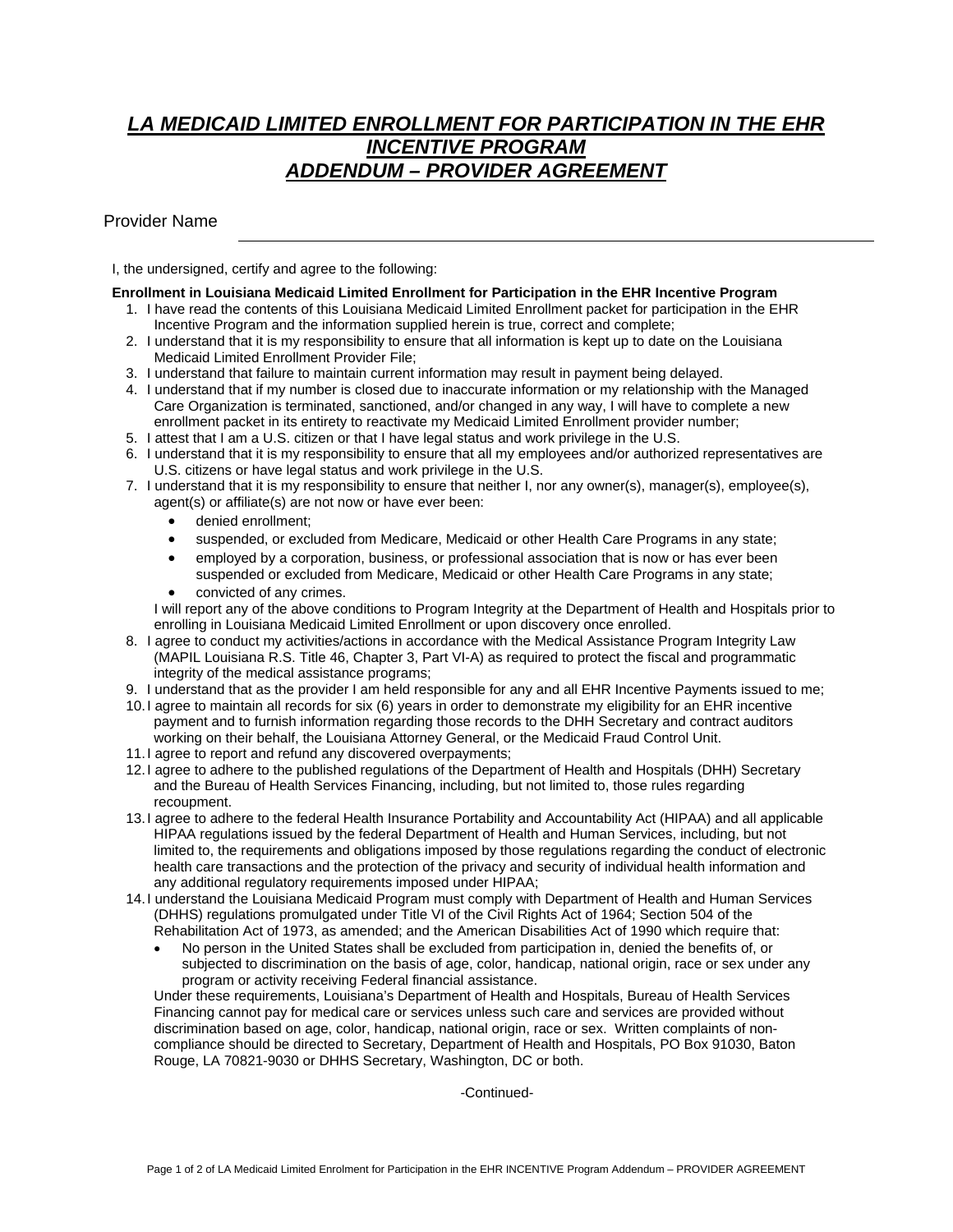15. The Deficit Reduction Act of 2005, Section 6032 Implementation. As a condition of payment for goods, services and supplies provided to recipients of the Medicaid Program, providers and entities must comply with the False Claims Act employee training and policy requiements in 1902(a)(68) of the Social Security Act, set forth in that subsection and as the Secretary of the US Department of Health and Human Services may specify. As an enrolled provider/entity, it is your obligation to inform all of your employees and affiliates of the provisions of the Federal False Claims Act, and any Louisiana laws and/or rules pertaining to civil or criminal penalties for false claims and statements, and whistleblower protections under such laws and/or rules. When monitored or audited, you will be required to show evidence of compliance with this requirement.

#### **Medicaid Direct Deposit (EFT) Authorization Agreement**

I have reviewed the Medicaid Direct Deposit (EFT) Authorization Agreement and the Medicaid Provider Requirements and Conditions as listed below and agree to this agreement:

- I understand that payment will be from federal funds; and any false statements or documents, or concealment of a material fact, may be prosecuted under applicable federal and state laws.
- I understand that DHH may revoke this authorization at any time.
- I hereby authorize the Louisiana Department of Health and Hospitals to present credit entries into the account and the depository name referenced on the EFT Authorization Agreement form.
- I certify that if a Board of Directors' approval was necessary to enter into this agreement, that approval has been obtained and the signature below is authorized by the stated Board of Directors to enter into or change this agreement.
- I agree to notify the Provider Enrollment Unit if changing financial institutions or accounts. I further understand that the maintenance of account information on the Louisiana Medicaid files is the provider's responsibility and failure to notify the Provider Enrollment Unit as noted may result in incentive payments being electronically transmitted to incorrect accounts. I understand that such changes may not be able to be accommodated if less than 15 business days' notice is given.

Print Name of Individual Provider

Signature of Individual Provider **Date of Signature** Date of Signature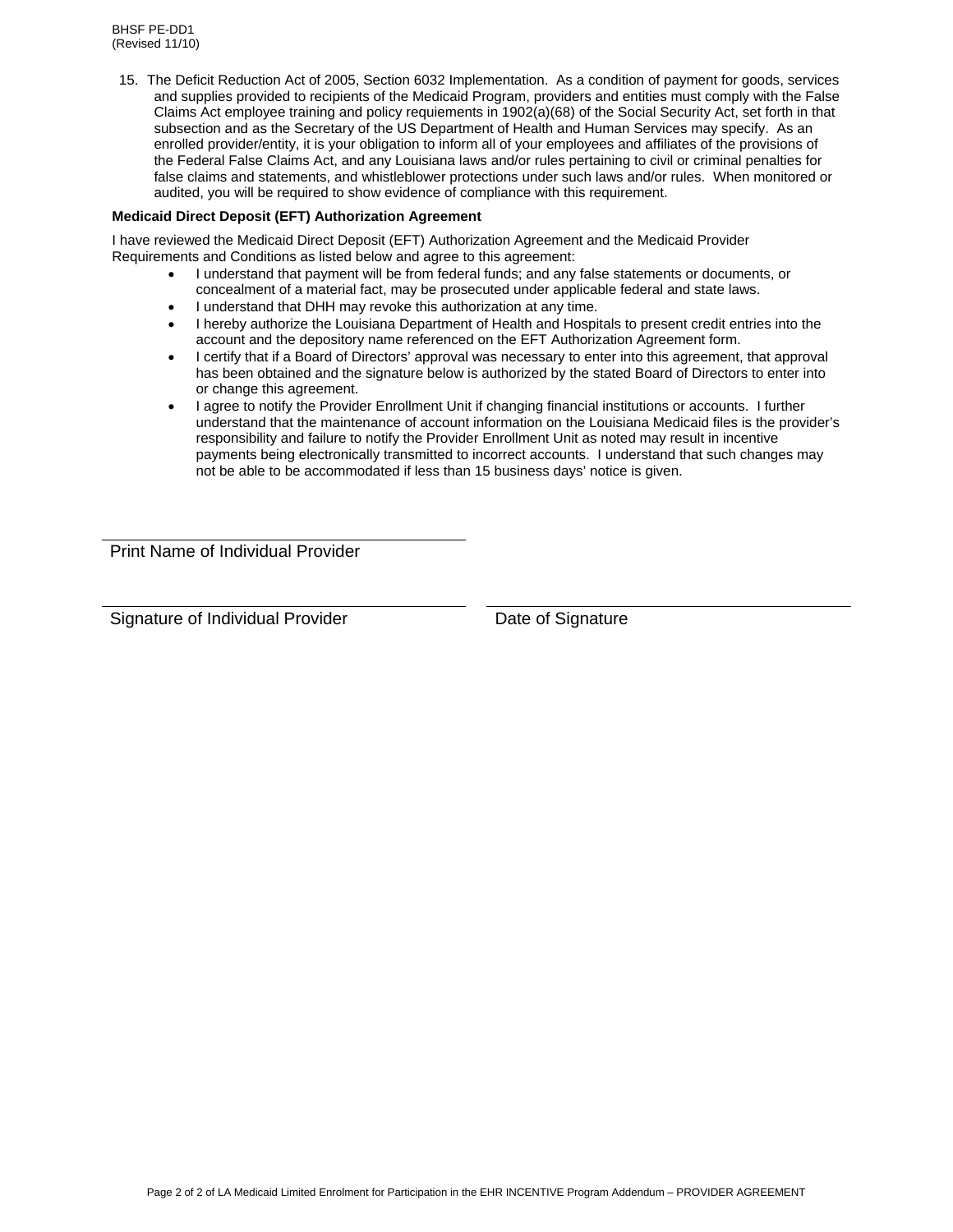## **LOUISIANA MEDICAID DIRECT DEPOSIT (EFT) AUTHORIZATION AGREEMENT**

**INSTRUCTIONS** 

| 1. Medicaid Provider Number:                             | Enter your FULL 7-DIGIT Louisiana Medicaid Provider Number, if known<br>(Only one provider number per form)                                                                                                                                                                                                                          |
|----------------------------------------------------------|--------------------------------------------------------------------------------------------------------------------------------------------------------------------------------------------------------------------------------------------------------------------------------------------------------------------------------------|
| 2. National Provider Identifier<br>(NPI)                 | Enter the 10-digit National Provider Identifier                                                                                                                                                                                                                                                                                      |
| 3. Name of Individual<br>Enrolling:                      | Enter the name of the individual to enroll as a Louisiana Medicaid Provider                                                                                                                                                                                                                                                          |
| 4. Contact Person                                        | Enter the name of the person designated as the contact for Medicaid direct<br>deposit issues on behalf of the provider. Not a bank representative.                                                                                                                                                                                   |
| 5. Contact Person's Phone<br>Number:                     | Enter the phone number through which we may contact the individual listed<br>in number 4 above.                                                                                                                                                                                                                                      |
| 6. Account Type                                          | Check the appropriate block (only one) to indicate the type of account<br>(savings or checking only) to which the direct deposit will be transferred.                                                                                                                                                                                |
| 7. Reason for Change in<br><b>Account Information</b>    | For a new enrollment, leave as is.                                                                                                                                                                                                                                                                                                   |
| 8. Country of Bank                                       | Circle "Y" if the account is from a bank located in the United States; circle<br>"N" if the bank is not located in the U.S.                                                                                                                                                                                                          |
|                                                          | If "N" is specified, enter the name of the country in which the bank is located.                                                                                                                                                                                                                                                     |
| 9. Voided Check:                                         | Tape a copy of a voided check showing the ABA routing number and<br>account number. Deposit slips are not accepted. If a voided check is<br>unavailable, a letter on bank letterhead identifying the name associated with<br>the account, the ABA routing number, the account number, and the type of<br>account may be substituted. |
| 10. Print Name of Individual<br>Enrolling                | Plainly print the name of the individual enrolling.                                                                                                                                                                                                                                                                                  |
| 11. Signature of Individual<br><b>Enrolling and Date</b> | Sign the form and enter the date the form was signed. ORIGINAL<br>SIGNATURES ONLY; NO STAMPS OR COPIED SIGNATURES WILL BE<br>ACCEPTED. INDIVIDUAL PROVIDERS MUST SIGN THEIR OWN<br>FORMS. (BLUE OR COLORED INK PREFERRED - NOT BLACK INK).                                                                                           |

Please be sure to complete this form in its entirety. It will not be accepted for processing and will be returned to you if any field is incomplete.